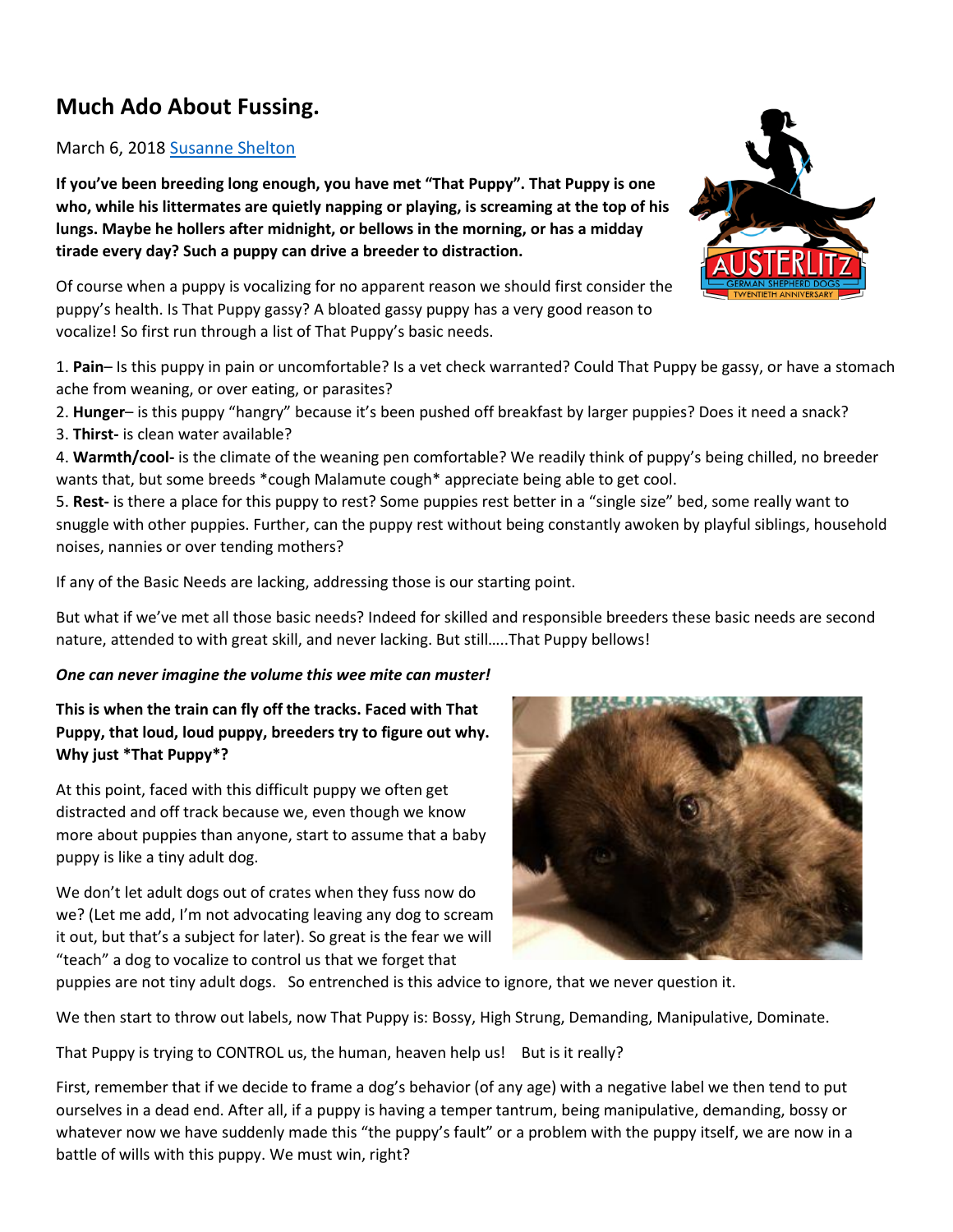#### **Labels are so limiting and they can close off how we think about behavior into one narrow road with few solutions.**



The Puppy screams because he's difficult, and he's difficult because he screams. This offers us no path to resolution.

So if we think a puppy is being in any way "naughty" we start to think along the lines of "teaching the puppy a lesson", that it can't control us and that bad behavior won't "work". This limits us to basically one common answer, IGNORE the puppy (or much worse, punish the puppy by squirting it, or tossing a penny can, or scruffing it). Otherwise the puppy "wins" and that means we are the looser because the puppy learns to vocalize to demand release.

But, this is at best really limiting, at worse damaging, and may indeed completely miss the mark, the "point" or function of the behavior.

Always remember, puppies exhibit behavior as a response to the environment. How such a young puppy responds is less about high cognitive functioning, learning, and manipulation and more about basic instincts.

Puppies are hard wired to respond to distress vocally, this is basic survival advantage stuff.

Puppies are hard wired to want to "be with" humans and dogs (that order may be switched depending on the breed traits at play). We literally domesticated dogs so they want to be with us, they are driven to be with us.

This instinct combines with breed traits and developmental stages to create a variety of behaviors. Learning plays an increasing role as the puppy matures, but it's not the primary player in baby puppies.

**So instead of asking ourselves how we can punish a puppy (something we are inclined to do if we think of the puppy's behavior as being deliberately bad) by ignoring it (removing something needed or desired) or punishing it (adding something the puppy would like to avoid) we do better work by the puppy if we look at the puppy acting this way and take the behavior "at it's word" and think of the puppy as struggling, as an emotionally immature individual struggling with frustration, or perhaps separation distress, or fatigue, discomfort, or over arousal. When we frame our puppy in this light, we can see a variety of potential solutions before us, so many, instead of few.**

1. Look for a pattern. Does the fussy behavior occur before meal time? In the evening? In the middle of the night? Jot down in your litter notebook when the fussy behavior happens and always confirm which puppy is vocalizing. This is really helpful in designing an intervention, but sometimes we don't need at plan at all because the function of the vocalization becomes readily apparent in the pattern. For example, if a puppy eats and then cries for an hour after, our solution may be in the feeding. Puppy is under eating, or over eating, or the food doesn't agree with the puppy.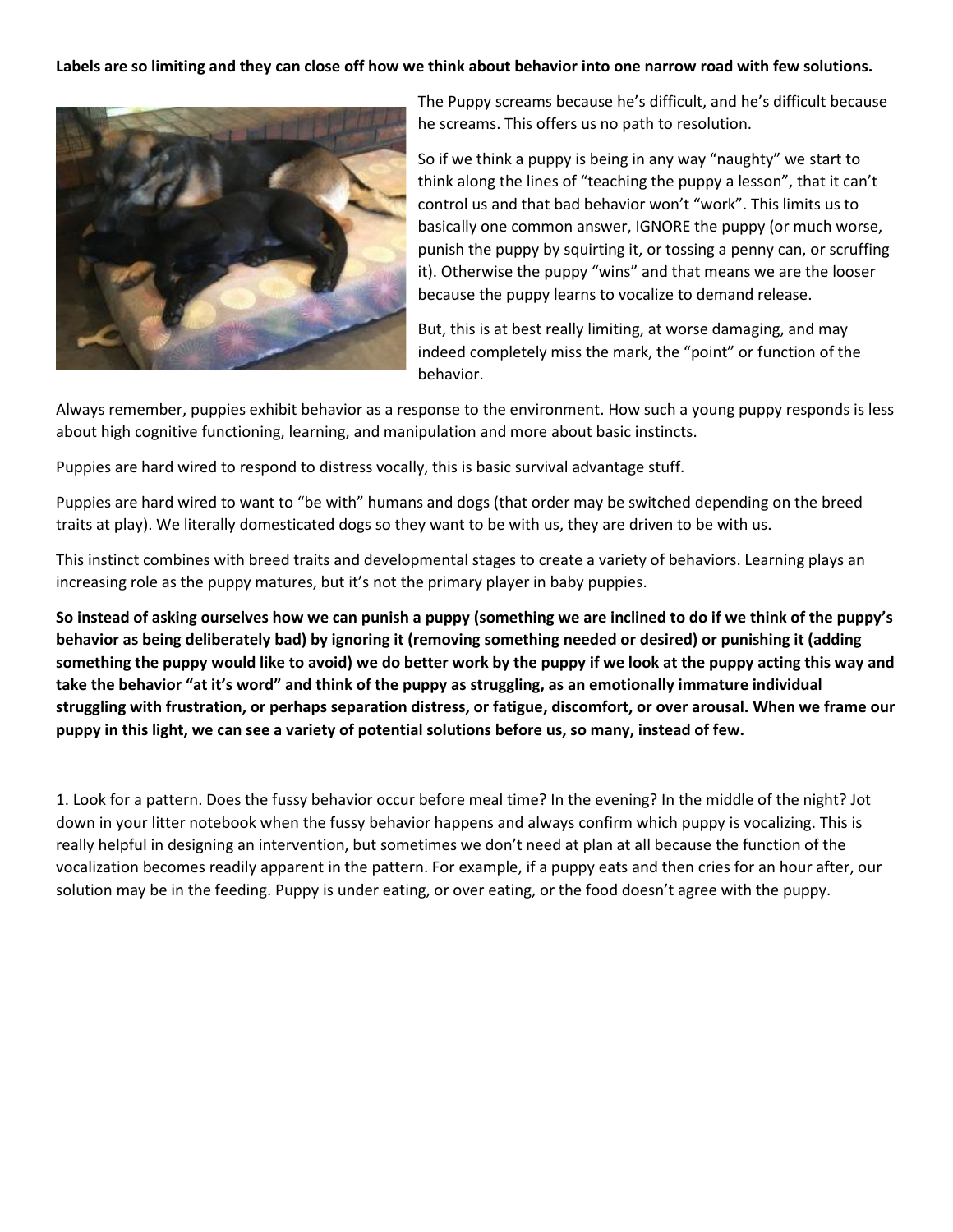# *The gate to my puppy area, from the busy kitchen, with the visual block closed so my puppies can relax.*

2. Take advantage of visual blocks. Barrier frustration is a real deal in certain breeds and it can start young. I use sheets (I like sheets because they are easy to close and open) on the outside of the pen, this one thing has decreased puppy distress by 90% in my home. Use visual blocks strategically "in the moment" to help a puppy lower it's arousal and distress at being separated from others in the household. If the pen walls are covered already, try uncovering it, or a part of the pen to make a window.



# *This sheet lowered down the side of the weaning pen allows Heron to rest peacefully.*



3. Dramatically increase novelty within the pen. Remove and rotate toys often, increase the cognitive effort a toy takes, use snuffle mats, novel odors, kibble dispensers, small platforms, really make the pen interesting and engaging and time these changes to right before the high risk times. In my own puppies, this is usually where my solution lies. German Shepherds are clever puppies, just tossing a few toys in won't always be enough. But a snuffle mat? Or a bunch of horse hair stuffed into a toy, or a kibble nibble, yeah! Something that requires some sniffing and figuring out! That can help a puppy self calm and relax.

#### *The toys on this mobile can be changed daily, chews, or scented items can be hung.*



4. Spend more time with the puppies in the pen yourself instead of always taking them out. Mix it up a bit. How often do we accidentally teach puppies that being outside the weaning pen is better? Too often all human interactions are outside the weaning pen, all novelty is outside the weaning pen, and meals are outside the weaning pen. NO WONDER puppies long to be out of their pen! Make a real effort to condition puppies that being confined (in a pen at first, and a crate later) is WONDERFUL! Put the puppies OUT of the pen and then have a clicker training session INSIDE the pen, one puppy at a time. Sit inside the pen sometimes for play time and visitor time. Put novel smells and items in the pen for exploration sometimes. Now, I'm NOT saying "don't take your puppies out of

the weaning pen" , that would be insane, but I am saying to make your weaning pen just as much fun as the other parts of your house.

*Spend quality time inside the weaning pen with your puppies, so outside isn't always better!*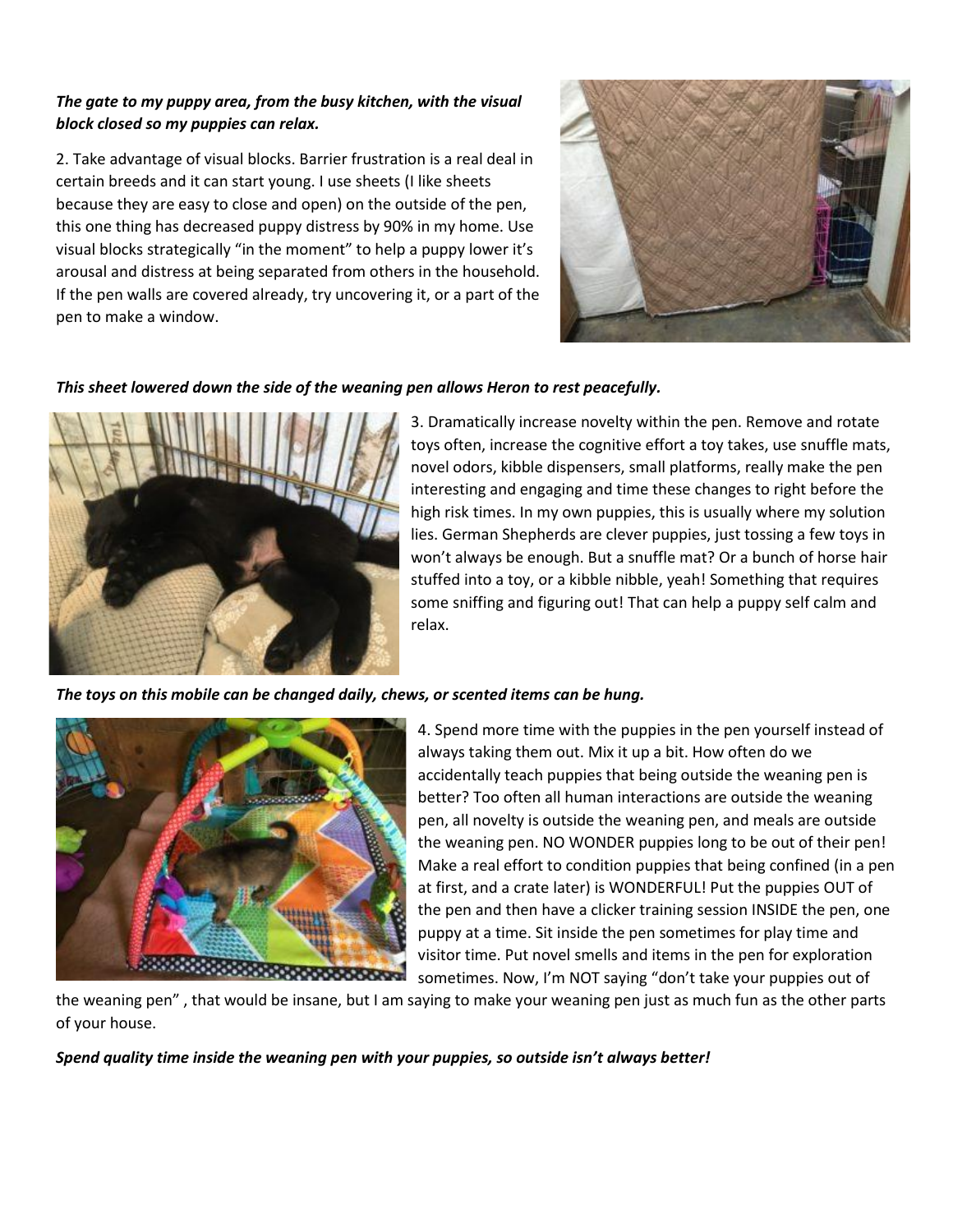

5. So, on that note, be sure your puppies time outside the pen, counts. Plan sniff walks in a puppy safe yard, or if it's better, do a sniff walk inside! Collect novel odors (I use chicken feathers, bark from trees, horse hair, and cat hair often) and plant these along with some treats around your room. Start easy, and make each snuffle walk just a tad more difficult. Before you know it your puppies will be experts at using their noses to find the hidden novel smell. This type of "thinking" exercise will help puppies rest better when returned to their pen. Be sure to salt the pen with a snuffle mat, or kibble nibble, so when the puppies return they have an activity to help them calm down.

#### *This puppy's time outside the pen features a shaping lesson!*

6. If you have a safe skilled team of nannies, make sure they have a hop in (a low point in the pen that allows a nanny to enter AND LEAVE the pen at will) so they can interact with the puppies in the pen. I have one nanny who is always first to sooth a frustrated puppy. So I make sure she can! Now, again, do NOT EVER lock any adult dog (even the dam) in with the puppies. There must always be an escape route for any dog to leave the weaning pen. I use a board that my nannies, nannoes, and the dam can jump in/out of the weaning pen at will. If you have a skilled nanny or nanno, this dog can soothe a fussy puppy by modeling quiet behavior, or by just attending to the puppy's need, but it's not



desirable for a dog to actually punish the upset puppy. Just because an older dog uses an aversive doesn't make it more desirable than a human! So always use your common sense when supervising nannies. Just like a human trainer, a good nanny can shape and model desirable behavior without risky techniques that can create more serious problems than the one being solved.

*This board allows my nannies and nannoes (and the dam) to enter and leave the weaning pen at will. Also note the gate can close and the visual block is pulled up.*

*When Frankeigh was unable to calm down, he was removed from the pen and given over to Nanny Zahra, who laid down, invited him to join her, and then groomed his head until he fell asleep.*

7. Plug in a DAP or spray some. I love DAP for the weaning pen. It's very soothing for puppies in general. If you use the spray you can spray the area as needed, the diffuser works all the time. I



will tell you, if you have a diffuser plugged in, you can spray more when That Puppy starts to fuss.

8. Soothing music is very helpful. Soothing music, or a boring audio book should make up the bulk of the "background" noise for your litter. Sound conditioning and habituation should never be nonstop, our ratio is around 75% soothing sounds, no sound, intermixed with 25% sounds we are either conditioning or habituating to. If I have a fussy puppy, I always make sure I have soothing sounds at the ready!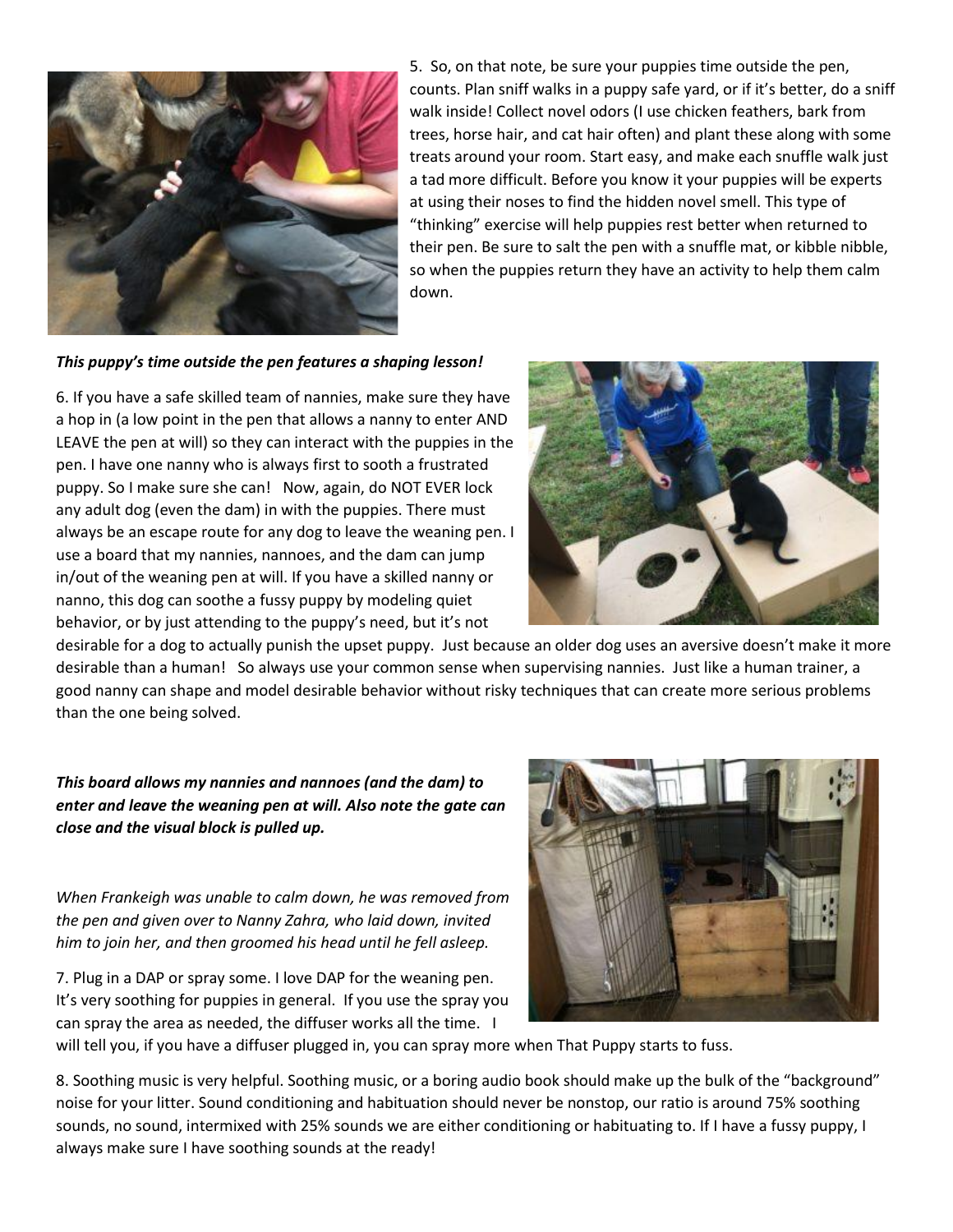#### *Dap and soothing sounds can help puppies feel calmer when confined in the pen.*



9. Teach Manding pen side. If you reinforce sitting pen side your puppy can take advantage of Manding (a learned behavior) instead of screaming (a natural behavior) at the side of the pen. Create a Success Station near the side of your pen, with written instructions for the humans who pass by, and a small bucket of treats for the puppies. Teach all the humans to pop a treat into the mouth of any puppy who is sitting quietly pen side.

#### *A work in progress, puppies learning to Mand at the side of the weaning pen instead of vocalizing and bickering.*

10. This is where things get really crazy! I do the opposite of many, when I have a puppy who frets and yells I don't ignore That Puppy. Using my Pattern (See 1 Above) I try to remove That Puppy before it gets upset (ideally when calm) because I am aware that learning is happening, and I want to reinforce calm behavior. But if I have a puppy who is screaming in the pen I no longer leave it to freak out. I really don't want all that stress hormone activity, it's not worth "teaching it a lesson" to have an immature brain awash in cortisol or other stress hormones. That just primes the puppy's brain to use more in future (totally anecdotal, I've only my own experiences on this). I want less vocalization, NOT more vocalization.



This is the opposite of what I was taught. I was taught to always ignore a fussy puppy, because a fussy puppy is being manipulative and trying to control people. But what I found as a breeder, is that ignoring a distressed puppy really just means I have a puppy who is MORE often distressed and for LONGER in the CSP. But when I started to attend to fussy puppies, almost like magic, they were less often fussy and they stopped being fussy much sooner. What I had been taught wasn't actually effective, for me, the puppy, or the new owner.

Now, not in the middle of the night, and not every time a puppy peeps a squeak! I use my breeder judgement to tell me when a puppy is complaining, versus when a puppy is distressed.

A mildly complaining puppy just needs a few minutes to settle down, something I can aid with a pacifier. But a puppy who is vocalizing intensely, I might look and see if I have a huge Bull's Eye pupil for example, a high respiration rate, or pacing, to give me clues about what is best. If a puppy is truly distressed, or has worked itself into a cortisol fueled fit, I'm no going to ignore that. I might win a battle of wills, but I lose the war.

But, happily, I almost never have a fussy puppy since I use this approached based on Dr. Susan Friedman's Humane Hierarchy [1]. This one thing has convinced me that a fussy puppy is NOT a difficult individual, or a dominate puppy, or even bossy, because not only are those just labels, but those things would not have been resolved by MORE attention and MORE toys and MORE activities. NO, what I have learned is that my labels, and the advice I was given, were flawed in the first place. What I really had was an immature animal using the tool kit nature provided it attempting to get it's needs met.